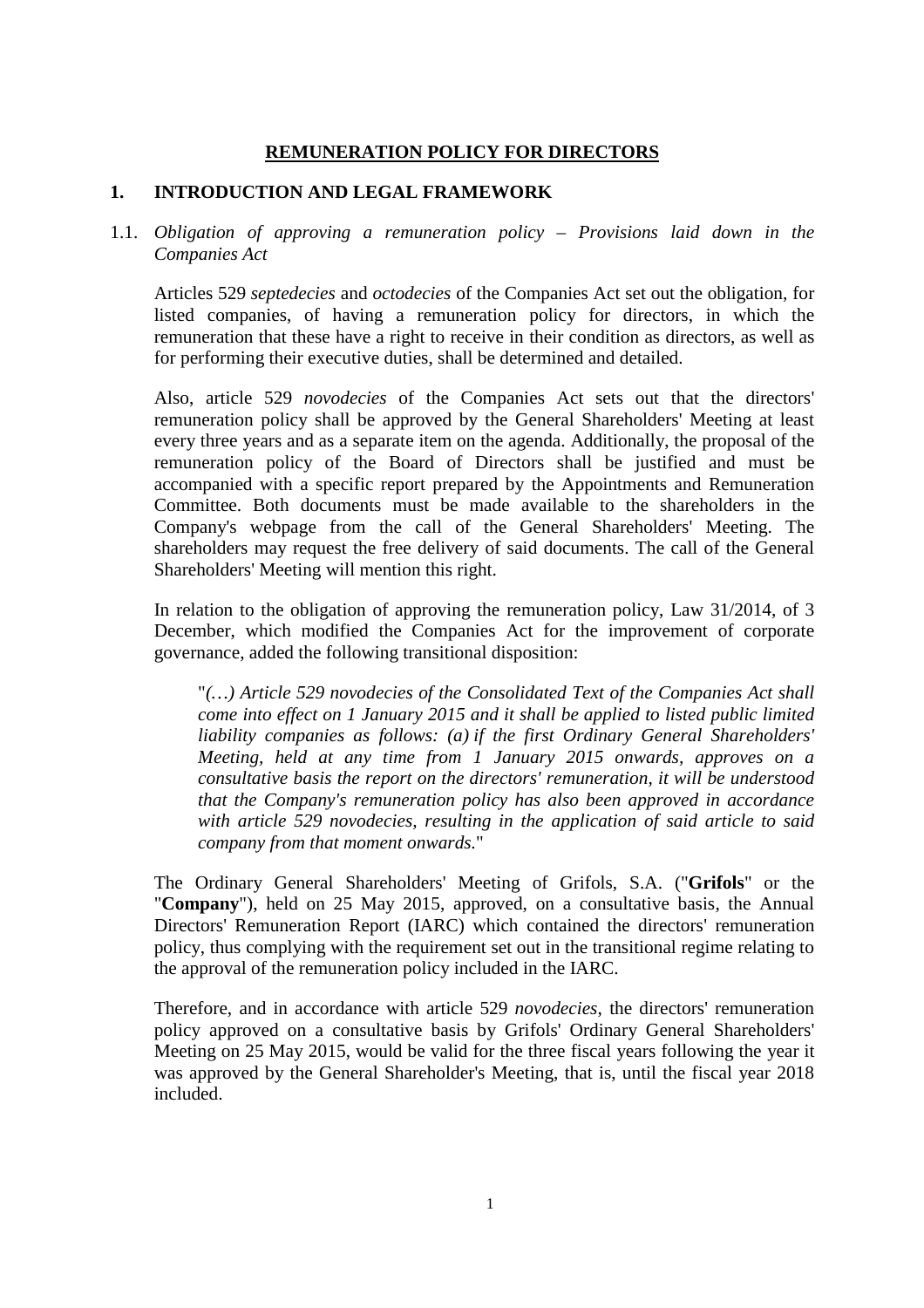#### 1.2. *Company's internal regulations*

Internally, the specific remuneration system and the remuneration policy for the members of the Board of Directors of the Company are governed by article 20.bis of the Articles of Association, and by articles 26 and 27 of the Internal Regulations of the Board of Directors of the Company, as detailed in sections 3 and 4 below.

Likewise, the Internal Regulations of the Board of Directors govern the duties of the Board of Directors and of the Appointments and Remuneration Committee of the Company in matters related to the remuneration of the members of the Board of Directors.

Specifically, in relation to the duties assigned to the Board of Directors, article 5.4 of the Internal Regulations of the Board of Directors sets out that:

"*At the core of its duties, the Board shall approve the strategy of the Company and the necessary organization for its implementation, as well as supervise and control that the Management meets objectives and respects the corporate purpose and interest of the Company. For this purpose, the Board in full shall reserve the capacity to approve:* 

*(a) the general policies and strategies of the Company, and in particular: (…) (vi) top management remuneration and performance evaluation;* 

*(b) the following decisions: (…) (ii) A contract entered into between the member of the Board of Directors appointed Chief Executive Officer, or who has been given executive duties, and the Company, detailing all the concepts for which said member can receive remuneration for performing executive duties;(iii) The determination of the remuneration to be perceived by each director in its condition as such, as well as the determination of the additional remuneration of the directors for the performance of executive duties and the terms and conditions that should be observed in their contracts, in accordance with the Law and the directors' remuneration policy approved by the General Shareholders Meeting;(…)*".

Likewise, and in relation to the duties assigned to the Appointments and Remuneration Committee, article 15.5 of the Internal Regulations of the Board of Directors sets out that:

"*Without prejudice to other duties assigned by the Board, the Appointments and Remunerations Committee will have the following basic responsibilities: (…) (j) to propose to the Board of Directors the remuneration policy of the directors and general managers or anyone performing top-level management duties under the direct supervision of the Board, executive committees or executive directors, as well as the individual remuneration and other contractual terms regarding the executive directors, ensuring its fulfilment* ".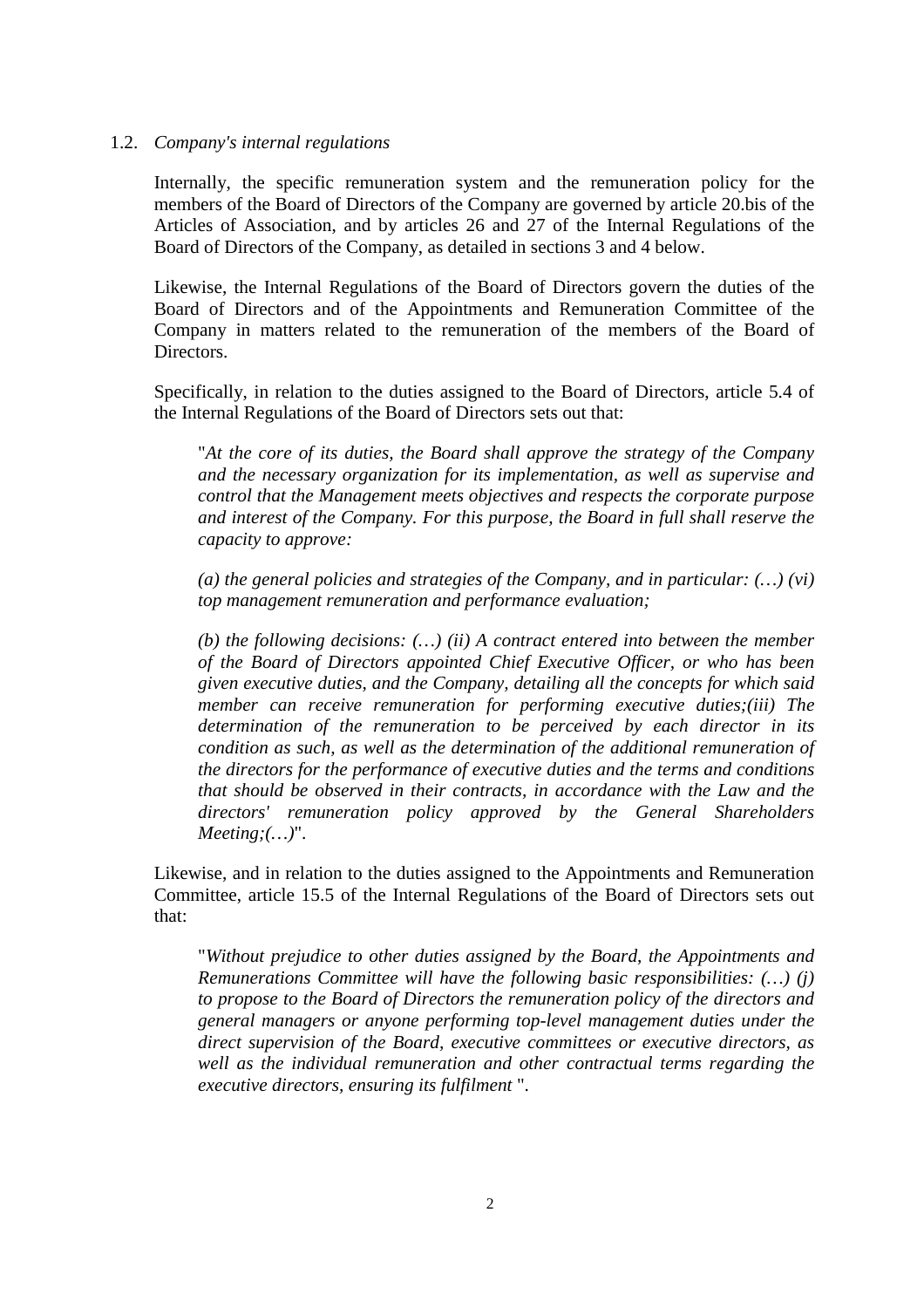1.3. *Amendment of the remuneration policy currently in force and approval of a new policy for the next three fiscal years.* 

As a result of the amendments made in the remuneration policy approved on 29 May 2015, as detailed in sections 4.2(b) and 5 below, (i) the remuneration of the nonexecutive chairman of the Board of Directors of the Company, position which did not exist at that time in the Board of Directors, given that until 31 December 2016, the chairman of the Board of Directors was an "executive" director, and (ii) the percentage of the variable remuneration that the executive directors may receive, which changes and now ranges from a maximum of 45% to 65% of the final total remuneration, have been amended. In order to comply with article 529 novodecies of the Companies Act, the Board of Directors of the Company, in its meeting held on 31 March 2017, and based on the proposal of the Appointments and Remuneration Committee, has approved this remuneration policy.

The decision to increase the maximum percentage of the variable remuneration that executive directors can perceive is based on the conclusions reached in the review of the remunerations policy made by the Human Resources Department, following the proposal of the Appointments and Remuneration Committee, and which compared the policy followed by the Company and the policies followed by similar companies.

This analysis was based on the selection of a number of comparable companies listed in the main index of the Spanish Stock Exchange, IBEX-35, and hence incorporates the principal Spanish companies taking into consideration their size, international presence and main characteristics, as well as the companies related to the plasma industry.

The Board of Directors shall submit this remuneration policy to the General Shareholders' Meeting for approval. If approved, this policy shall be valid for the next three fiscal years following the year of its approval, that is, until the fiscal year 2020, included.

## **2. PRINCIPLES AND RULES OF THE REMUNERATION POLICY**

Grifols internal regulations, which have been mentioned in section 1.2 above, set out the principles and rules on which the directors' remuneration policy of the Company is based, and which are essentially the following:

- The directors' remuneration policy aims to remunerate directors appropriately based on their commitment, qualifications and actual responsibility, ensuring it does not become an obstacle to their independence.
- The directors' remuneration must be subject to market requirements, and it should be reasonable and, to the extent possible, in line with the remuneration of the directors of listed companies similar to Grifols, taking into account its size, international presence, main features and business sector.
- Variable remuneration policies shall include the necessary technical precautions to ensure that such remuneration is in accordance with the professional performance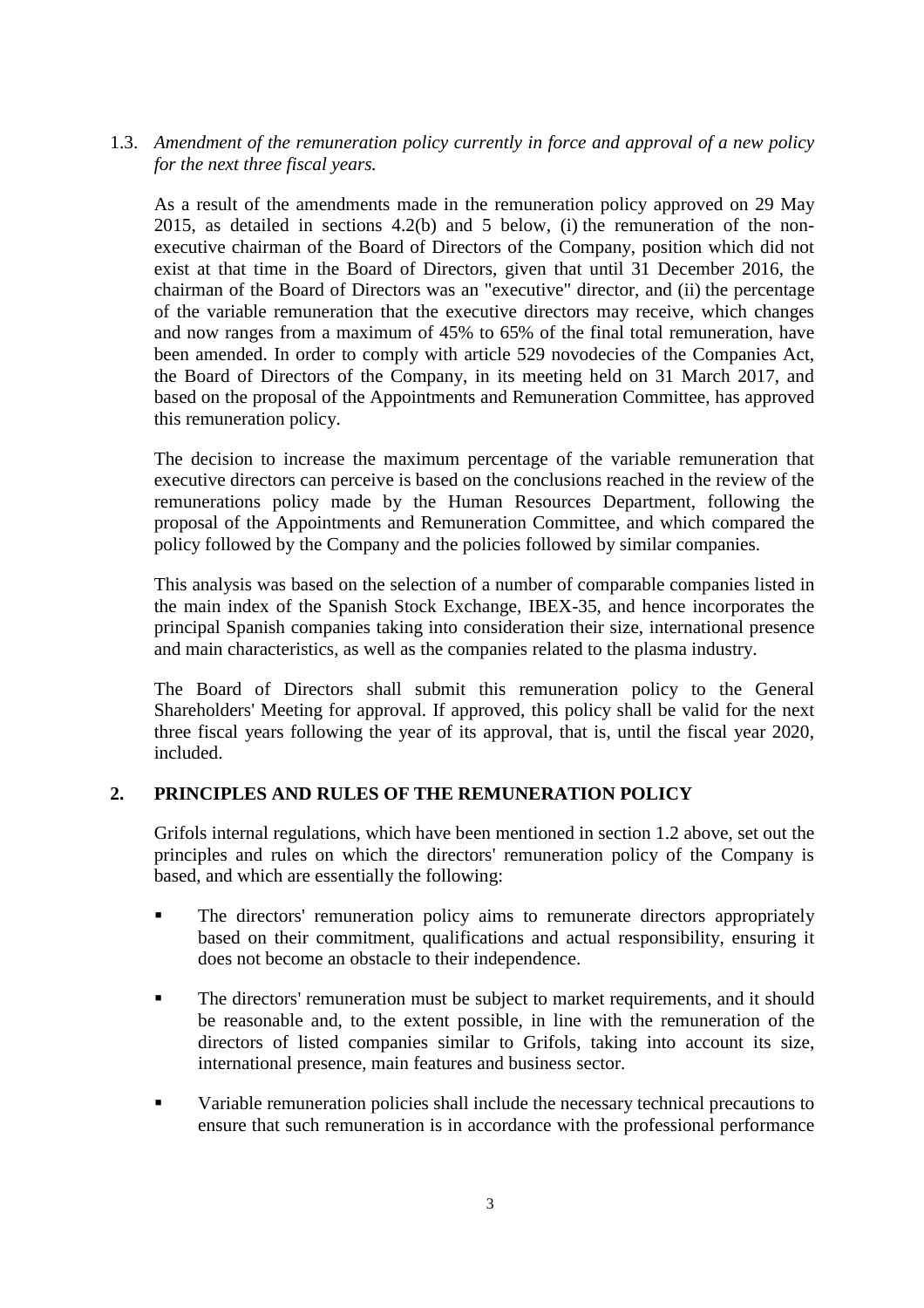of its beneficiaries, and that it does not simply derive from the general evolution of the markets or business sector of the Company or other similar circumstances.

- The remuneration of the directors in their condition as such is based on the following main principles:
	- The remuneration will consist of an annual fixed and determined compensation.
	- The determination of the remuneration of each director shall take into account the duties and responsibilities of each director, their participation in the Board's committees and other objective circumstances that the Board of Directors considers relevant.
	- The remuneration of non-executive directors shall not be based on remuneration systems related to the delivery of Company shares, unless the directors keep them until they cease to be directors.
	- The directors shall have the right to be reimbursed for any expenses they have incurred in as a consequence of their duties as directors.
- The remuneration of the executive directors is based on the following main principles:
	- The remuneration for performing executive duties shall be set out in the corresponding contract, and taking into account objective criteria.
	- The remuneration of executive directors shall be a fixed amount and a variable amount; the latter ranges from 0% and a maximum of 30% to 65% of the final total remuneration.
	- The annual variable remuneration of the executive directors shall be determined in relation to the achievement of certain annual objectives linked to the performance of the Company Group as a whole.
- In summary, the Company's remuneration policy aims to create value in Grifols, while seeking a way to manage risk in an adequate and prudent manner, to be in line with shareholders' interests, and to always strictly comply with the applicable regulations on matters related to the remuneration of directors in listed company.

# **3. REMUNERATION OF DIRECTORS IN THEIR CONDITION AS SUCH**

3.1. *Internal Regulations* 

Article 20.bis of Grifols Articles of Association sets out the following:

*"The position of director shall be remunerated. The directors' remuneration shall be a fixed amount. For such purpose, and at least every three years and valid for the three fiscal years following the year it is approved, the General Shareholders' Meeting shall approve the remuneration of directors' policy, which shall*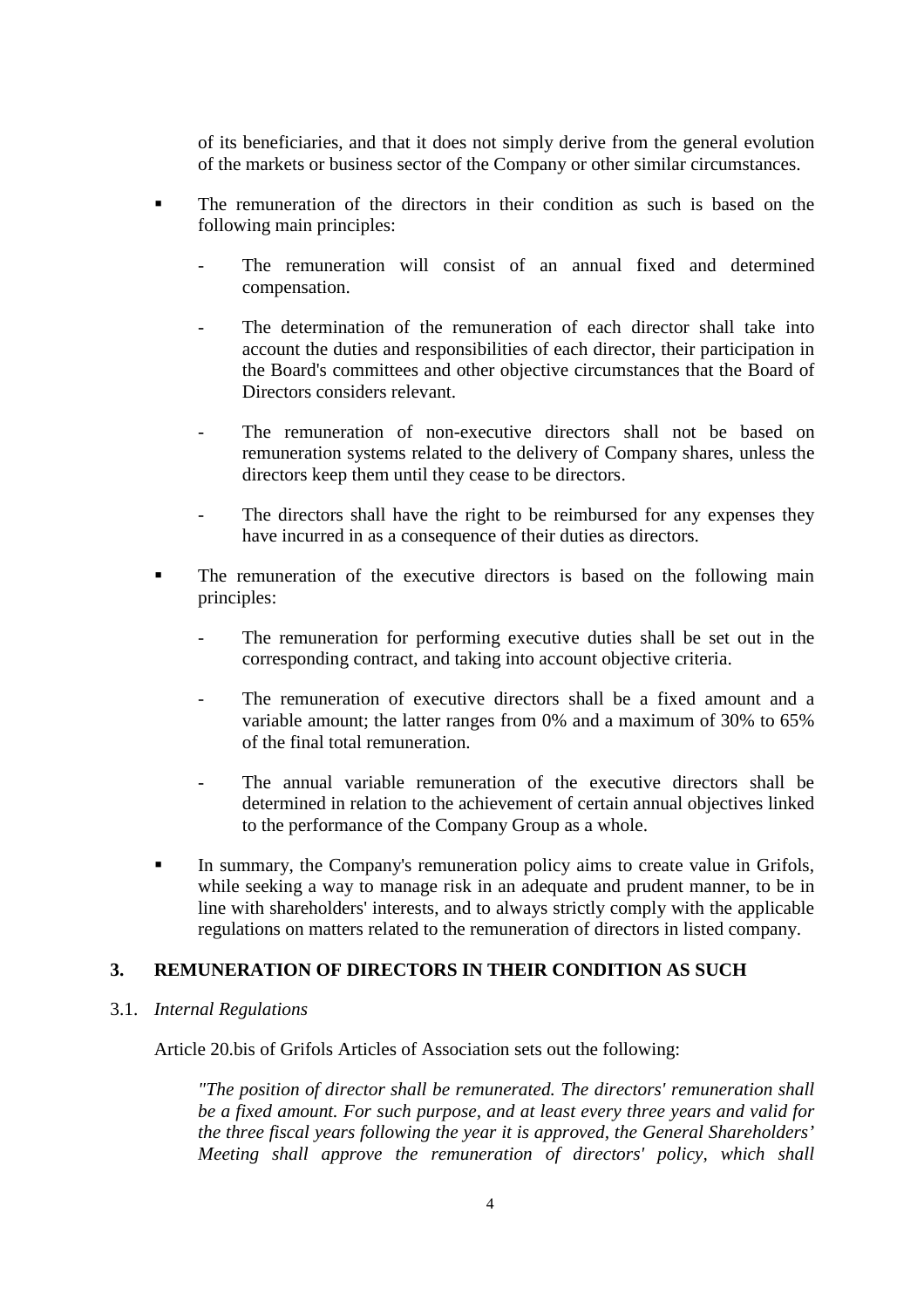*necessarily determine the maximum amount of the annual remuneration to be paid to all the directors. In addition, the Board of Directors shall distribute said remuneration among its members, by means of a board resolution, taking into account the duties and responsibilities of each director, the membership to board committees and other relevant objective circumstances. This board resolution shall not be necessary if the General Shareholders' Meeting has voted on the distribution among the members of the Board of Directors."* 

*Notwithstanding the foregoing, the directors will have the right to be refunded on the expenses incurred upon while holding their office (…)* 

Article 26 of the Internal Regulations of the Board of Directors of the Company sets out the following:

- *"1. The remuneration policy of the directors must (…):* 
	- *(a) With respect to the remuneration of the directors in their condition as such, necessarily include the maximum amount of the annual remuneration to be paid to all said directors.*
- *2. The Board of Directors shall decide the remuneration of each director in its condition as such and, to that end, shall take into consideration the duties and responsibilities of each director, their participation in the Board's committees and other objective circumstances the Board may consider relevant.*
- *3. (…).*
- *4. Variable remuneration policies include the required technical cautions to ensure that such remunerations are in line with the professional performance of their beneficiaries and do not simply derive from the general evolution of the market or from the Company's industrial sector or from other similar circumstances. (…).*"

Finally, article 27 of the Internal Regulations of the Board of Directors of the Company sets out the following:

*"The Board of Directors, with the advice of the Appointments and Remunerations Committee, shall adopt all measures within its reach to guarantee that the remuneration of non-executive Directors is in line with the following directives:* 

- *(a) the non-executive Director should be remunerated in relation to his actual dedication, qualification and responsibility;*
- *(b) the non-executive Director should be excluded from remuneration systems based on receiving shares in the Company or companies of the Group, stock options or financial instruments related to the value of the share, in variable remunerations linked to the Company's profits or welfare systems;*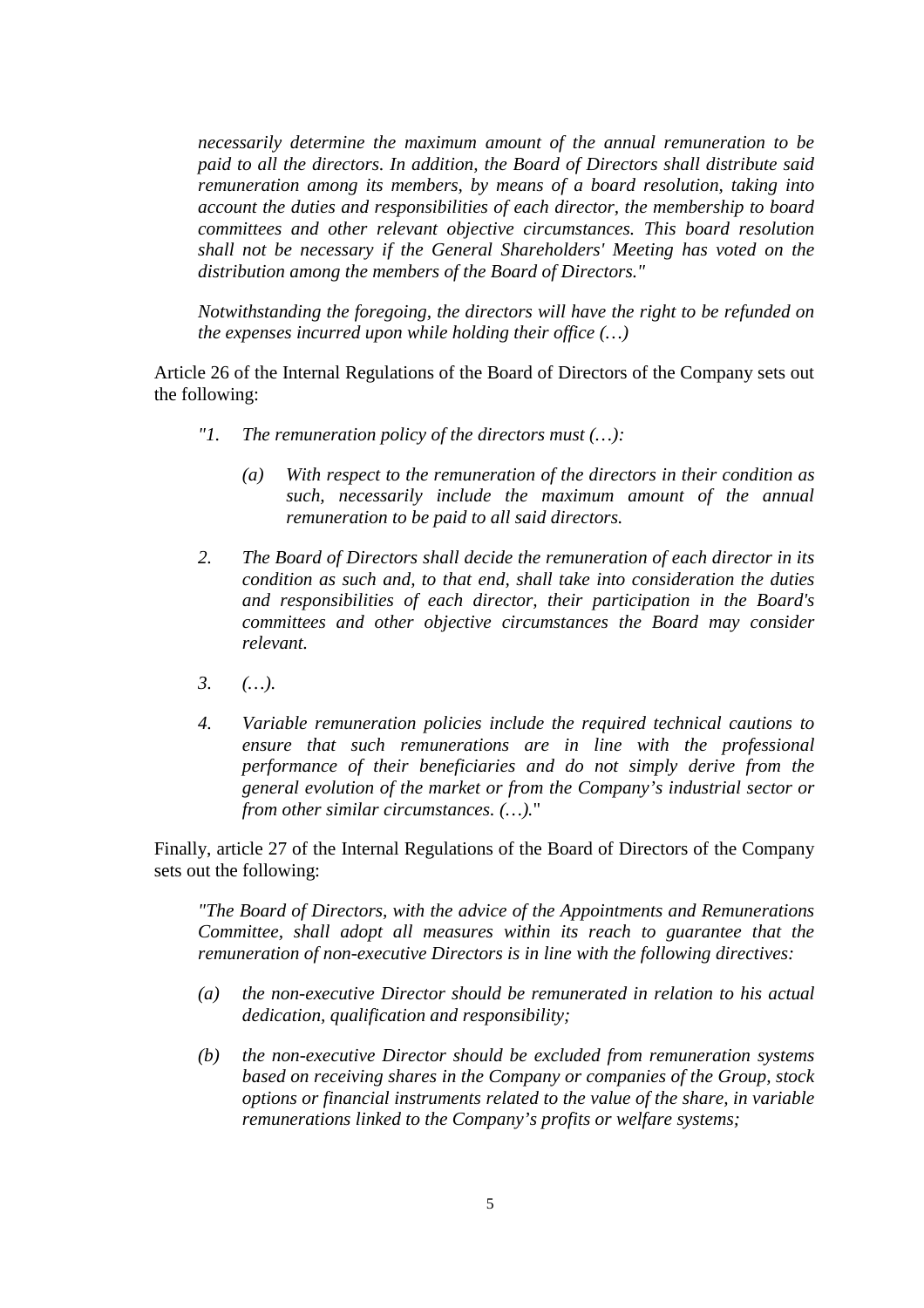*This directive, however, shall not affect the receiving of shares in the Company, on the condition that the directors keep them until their resignation as director;* 

*(c) The amount of the non-executive director's remuneration should be calculated in order to incentive dedication, but not to become an obstacle to independence.*"

### 3.2. *Remuneration system of the directors in their condition as such*

As indicated above, the directors remuneration in their condition as such consists of a fixed remuneration in cash, subject to their role and duties, which amounts to one hundred thousand euros (100,000€) for each member of the Board of Directors, with the exceptions that are further described in this section.

Additionally, the directors that are members of any of the Board of Directors' committees, that is, the Audit Committee or the Appointments and Remuneration Committee, shall receive an additional gross payment of twenty-five thousand euros  $(25,000 \Leftrightarrow$  per year each as a result of having a heavier workload. Therefore, those directors who are also members of a committee shall receive an annual fix remuneration of one hundred twenty-five thousand euros (125,000  $\oplus$ ).

Also, the directors that chair the Board of Directors' committees shall receive an additional twenty-five thousand euros (25,000  $\oplus$ ) per year, again as a result of having a heavier workload than the other directors, thus they shall receive an annual fixed remuneration of one hundred fifty-thousand euros (150,000  $\oplus$ ).

For performing its duties, the coordinating director shall receive an additional fifty thousand euros (50,000  $\oplus$ ), also as a result of the legal duties inherent to its role, thus it shall receive an annual fixed remuneration of one hundred fifty-thousand euros  $(150,000 \in ).$ 

Under no circumstance shall a non-executive director receive, for performing its duties, an annual remuneration of more than one hundred fifty-thousand euros (150,000  $\oplus$ ). The directors that render professional remunerated services to the Group or to the Company will not perceive any kind of remuneration for their condition as director, nor the executive directors.

Finally, and as stated above, the directors shall have the right to be reimbursed for any expenses incurred while holding their office, as appropriate.

The maximum annual remuneration that the Company may pay to all of its directors in their condition as such for all concepts shall be decided by the General Shareholders' Meeting. This amount shall remain unchanged until the General Shareholders' Meeting agrees to modify it, although the Board of Directors may establish a lower amount. The terms concerning the maximum remuneration shall remain the same during the current remuneration policy period.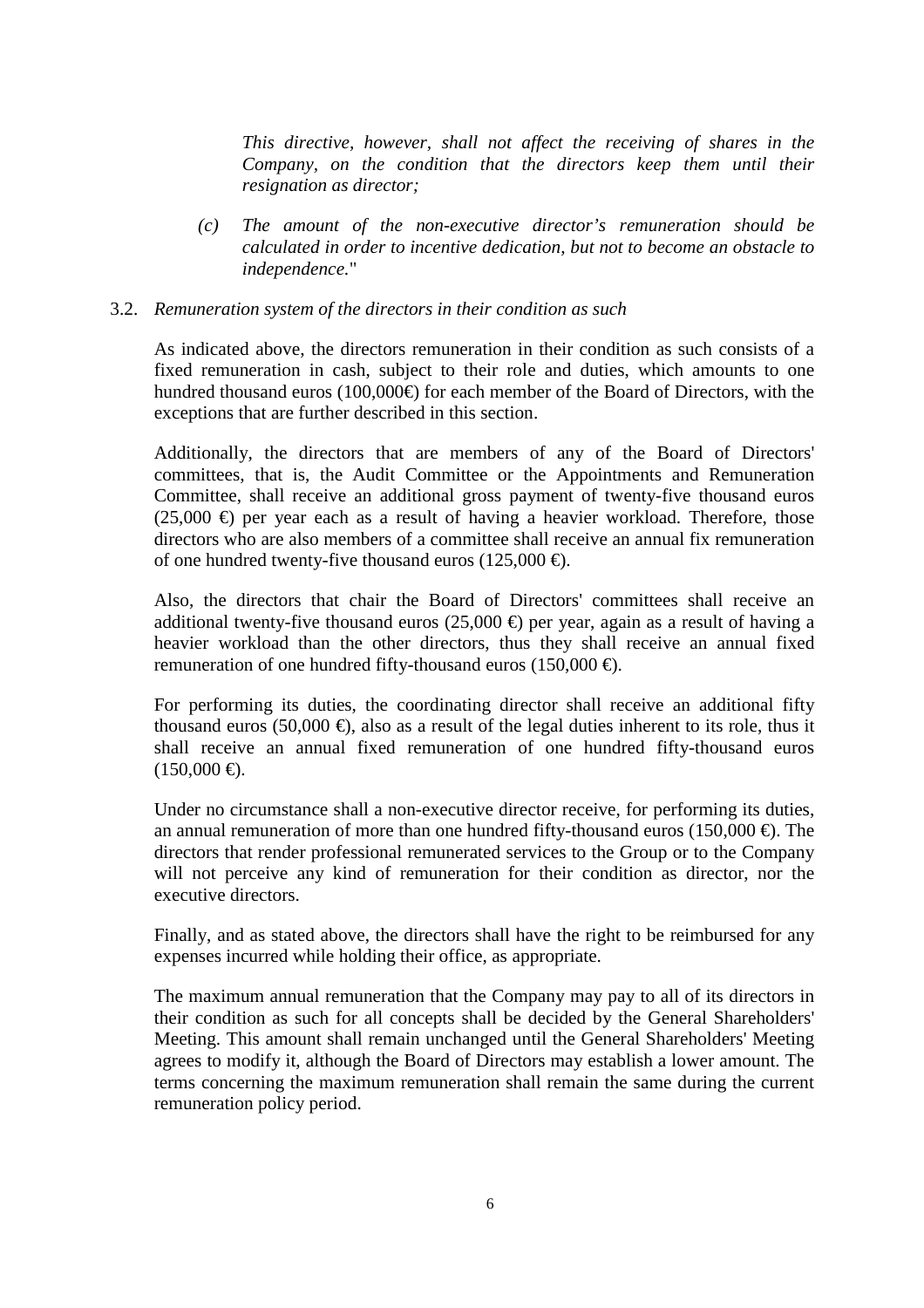There are no other remuneration systems different from the one detailed in this section which are being applied to the directors in their condition as such.

In particular, directors in their condition as such shall not receive variable remuneration. Also, the Company has not assumed any commitment or obligation related to pension, retirement or other similar schemes in relation to the directors in their condition as such.

The remuneration system of executive directors is described in section 4 below.

### **4. EXECUTIVE DIRECTORS REMUNERATION**

4.1. *Internal Regulations* 

Article 20.bis of Grifols' Articles of Association sets out the following:

"*(…) the directors will have the right (…) to receive remuneration for performing their executive duties specified in the contracts approved in accordance with the Capital Company's Act, as long as it adjusts to the directors remuneration policy approved by the General Shareholders' Meeting pursuant to the Company's Corporate Governance System and any applicable legal provision.*"

Additionally, article 26 of the Internal Regulations of the Board of Directors sets out the following:

- *"1. The remuneration policy for directors must [include] (…):* 
	- *(a) (…)*
	- *(b) With respect to the remuneration of the directors for performing their executive duties:* 
		- *i. The amount of the annual fix remuneration and its variation during the period to which the policy refers;*
		- *ii. The different parameters to set the variable components; and*
		- *iii. The main terms and conditions of their contracts including, in particular, duration, severance payments or compensations for the termination of the employment relationship, and exclusivity, post contractual non-competition, and retention or loyalty agreements.*
- *2. (…)*
- *3. Likewise, the Board of Directors shall establish the remuneration of the directors for performing executive duties as well as the terms and conditions of their contracts signed with the company, in accordance with the Law and the director remuneration policy approved by the General Shareholders' Meeting."*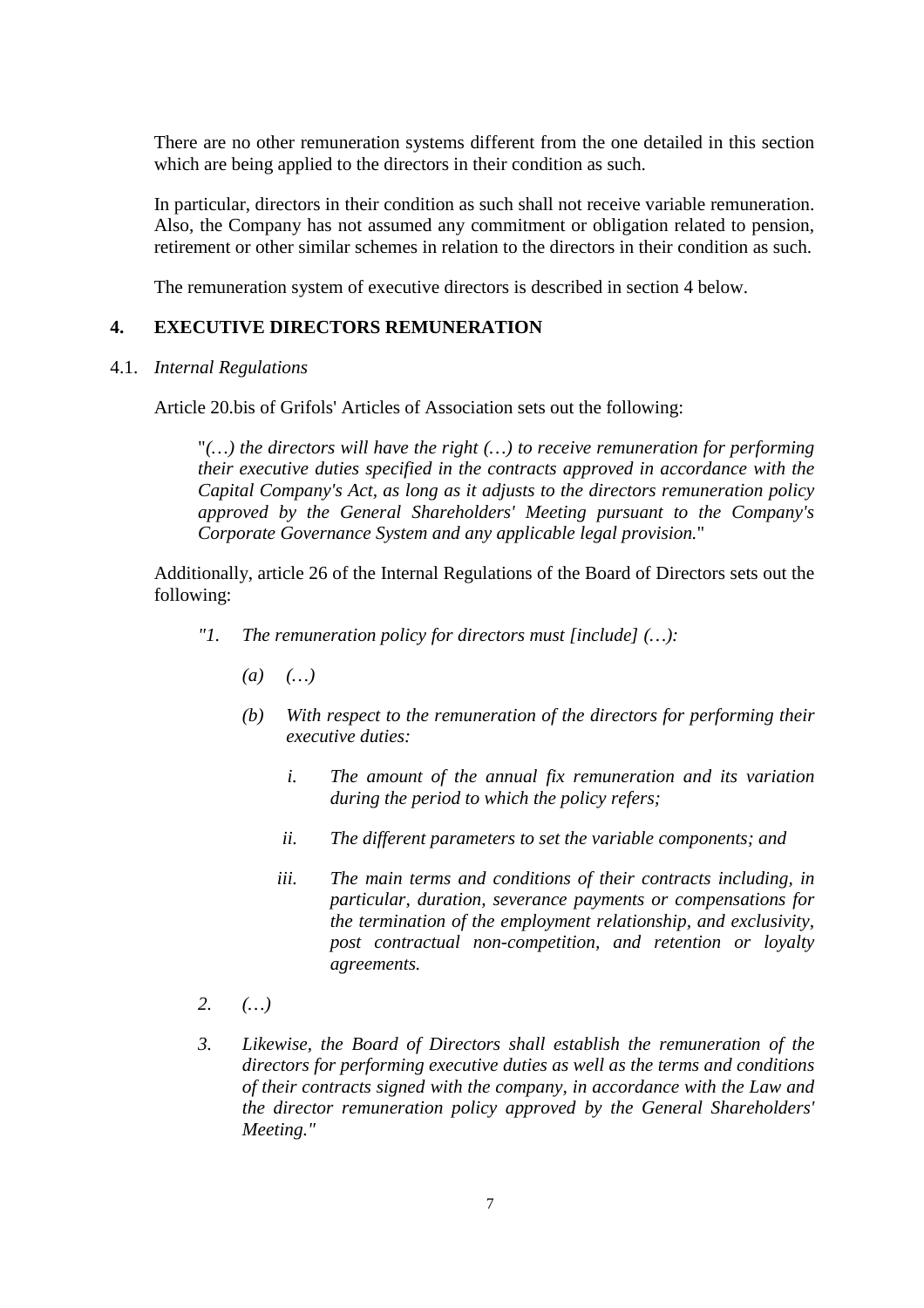#### 4.2. *Executive directors remuneration system*

The executive directors' remuneration system consists of a fixed remuneration, rewarding the performance of executive duties, and a variable remuneration, as a reward for achieving the Company's objectives, as detailed below.

#### (a) *Fixed remuneration*

On the date of approval of this policy, there are three (3) executive directors who receive an annual fixed remuneration as a result of their employment or, where appropriate, commercial relationship with the Company: the two chief executive officers and the chief operations officer.

The remuneration of executive directors is determined taking into account the remuneration paid to analogous roles in similar companies, based on a comparative analysis carried out by Grifols' human resources department, as recommended by the Appointments and Remuneration Committee.

### (b) *Variable remuneration*

The Company's remuneration policy takes into account the long-term financial objectives and management of the Company, among other things, with the purpose of reducing its exposure to any excessive risks, giving its top level executives and its executive directors the possibility of obtaining variable remuneration. Therefore, their remuneration consists of a fixed amount and a variable amount. The maximum variable amount ranges from 0% and a maximum of 30% to 65% of the final total remuneration.

On the approval date of this policy, there are three (3) executive directors who receive a variable remuneration as a result of their employment or, where appropriate, commercial relationship with the Company: the two chief executive officers and the chief operations officer.

The percentage of the variable remuneration is subject to achieving the Company's annual objectives, following common practices in similar companies.

Said objectives are established annually and are approved by the Appointments and Remuneration Committee, being linked to the performance of the Company's Group as a whole, and taking as reference the consolidated amount of the group's net earnings (EBIT Holding), as this is considered one of the Company's main management indicators. The right to receive the variable amount is subject to achieving, at least, 90% of the objectives. If the objectives are not met, no variable remuneration is accrued. Therefore, the variable remuneration ranges from 0% and a maximum of 30% to 65% of the final total remuneration.

With the aim to evidence the aligning of interests of executive directors and shareholders, and to link their remuneration with the long term objectives of the company, executive directors can receive 50% of the amount of their variable remuneration in Class B shares. These shares have a vesting period of two (2)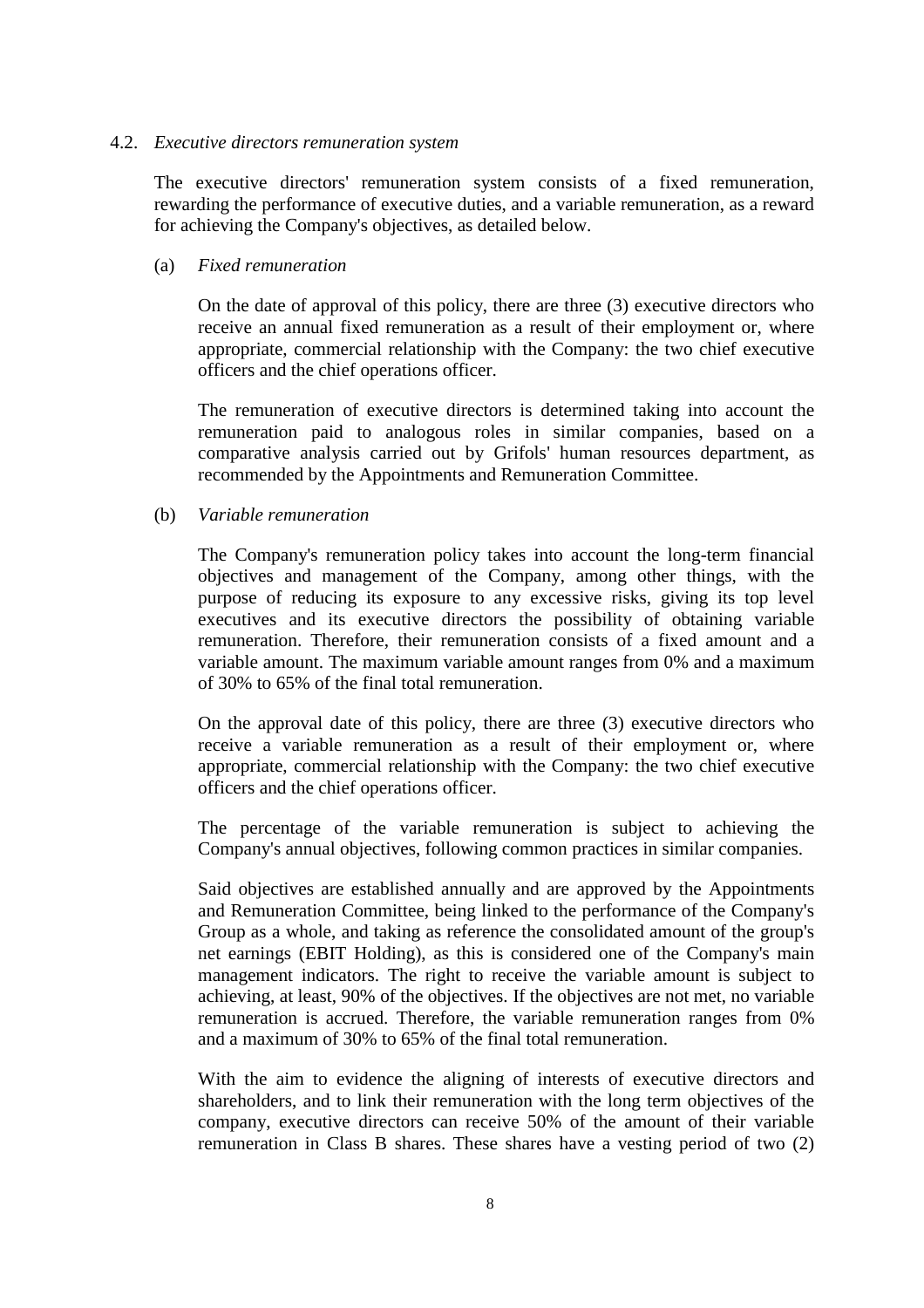years and one (1) day. If they decide go for this option, the Group shall make an additional 50% contribution of the amount exercised by the director.

Grifols' variable remuneration scheme calendar is as follows:

- At the end of February each year, the Board of Directors prepares the annual accounts corresponding to the previous fiscal year and identifies the percentage of objectives reached in order to pay the variable remuneration (bonus).
- In March each year, the executive directors decide which percentage of their variable remuneration (bonus) they want to receive in cash and which percentage in Company Class B shares. Executive directors may receive up to 50% of their variable remuneration in rights over Company Class B shares. The percentage of the variable remuneration (bonus) in cash shall be paid in March each year.
- Rights corresponding to Class B shares received as variable remuneration shall have a vesting period of two (2) years and one (1) day, at which time the Class B shares shall be delivered to the relevant executive directors.
- (c) *Main features of the executive directors' contracts*

The contracts of the executive directors are standard. These contracts specify the services that the executive directors, as such, shall be rendering to the Company, in accordance with the Companies Act and Grifols internal regulations.

Without prejudice to these being standard, the contracts include specific clauses.

In particular, they include change of control clauses by virtue of which, in the event of a takeover in Grifols, the executive directors may opt between staying in the Company or leaving, in which case they would have the right to receive a compensation equivalent to five (5) years of salary.

The contracts also include post-contractual non-compete clauses for a three (3) year period, during which the executive directors, once their contracts are terminated, may not render services to companies of a similar nature.

Grifols has decided to establish a compensation equivalent to five (5) years of salary considering that the remuneration of Grifols' managers is moderated.

Grifols' analysis was based on the selection of a number of comparable companies listed in the main index of the Spanish Stock Exchange, IBEX-35, and hence incorporates the principal Spanish companies taking into consideration their size, international presence and main characteristics, as well as the companies related to the plasma industry. On the basis of this analysis, the remuneration of Grifols is considered moderated, especially when you compare it in terms of stock exchange capitalisation.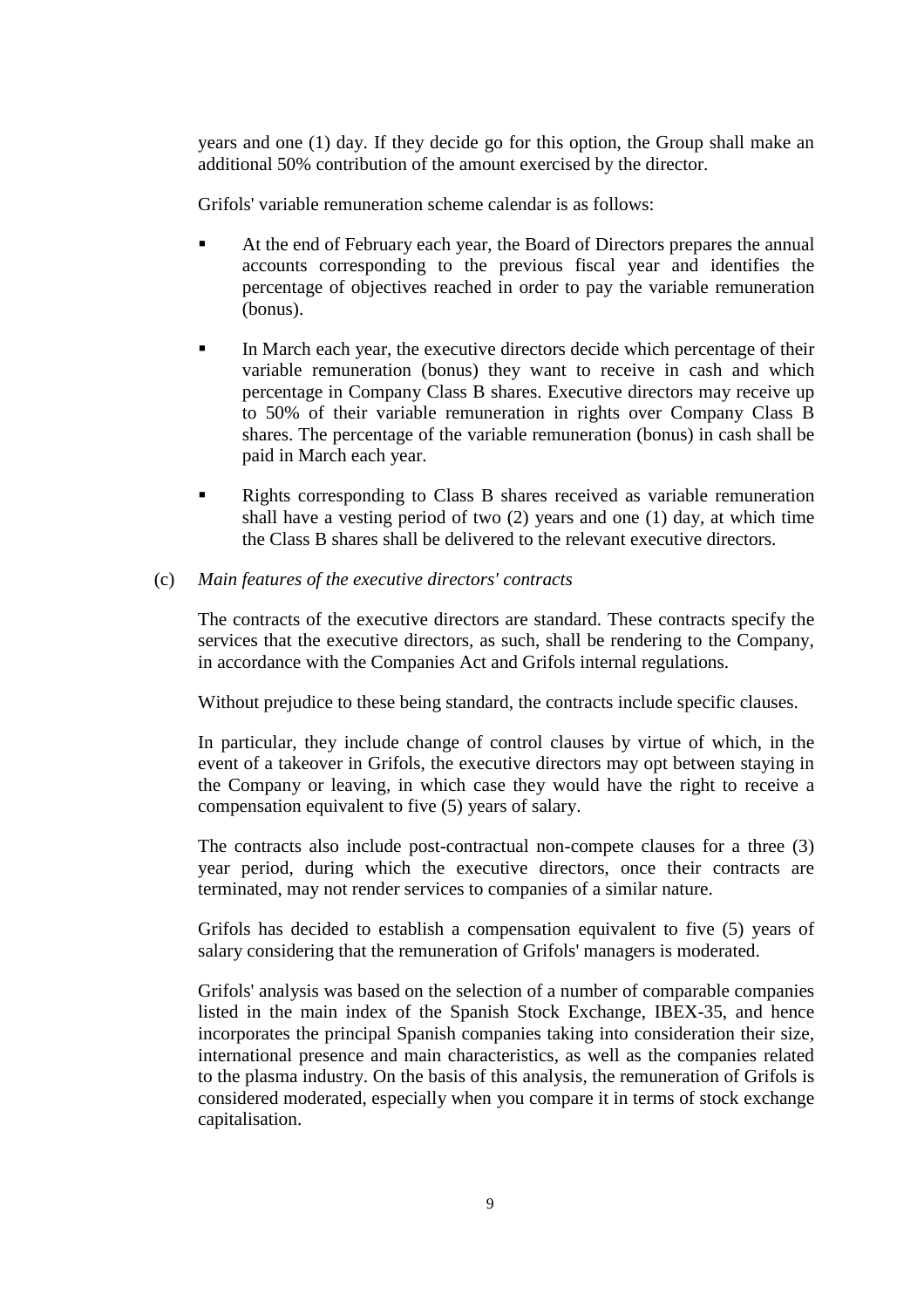Hence, the characteristics of the hemoderivatives industry, with few main actors, have caused Grifols to adopt a specific compensation policy.

## **5. REMUNERATION OF THE NON-EXECUTIVE CHAIRMAN**

As specified in section 1 of this policy, no relevant changes have been made in the remuneration policy approved on 29 May 2015, except in respect of, among others, Grifols' non-executive chairman, as a result of his resignation as chief executive officer.

This change was implemented after the approval, on 10 December 2015, of Grifols' succession plan. The remuneration of the chairman of the Board of Directors is different to the remuneration of the other directors, taking into account his involvement and proven experience as director and chairman of the Company, in addition to his valuable knowledge of Grifols and the sector in which the Company operates, as well as to the specific duties he carries out as non-executive chairman.

Specifically, the remuneration of the non-executive chairman of the Board of Directors consists exclusively of a fixed annual amount, which is equivalent to the fixed amount received during the fiscal year 2016. The non-executive chairman will not receive variable remuneration.

When deciding the remuneration of the non-executive chairman, the additional duties that he shall perform, as well as those set out in the Companies Act for the position of Chairman of the Board of Directors, shall be taken into account.

In particular, but not limited to, these duties are related to the following:

- Duties inherent to the running of the Board of Directors and to the position of chairman of the Board of Directors, in accordance with the Companies Act and Grifols' internal regulations;
- Duties related to giving advice and offer assistance to the executive directors:
	- give the chief executive officers constructive criticism, advice and assistance, exercising his good judgement and providing the experience to solve any issues related to Company's strategy, performance and management;
	- give solid and constructive criticism in order to reach a high quality professional debate and to guarantee that the chief executive officers and the Board are accountable in matters related to the approval and application of agreed policies and strategies.
	- take on the role of advisor and mentor to the chief executive officers, and apply an open-door policy so that they can ask him for advice when needed. Therefore, the non-executive Chairman will share the advice he considers necessary so that the executive directors may apply a strategy. However, the non-executive Chairman, although he has a decisive role in the discussions to approve a strategy, will not take away from the chief executive officers the responsibility for developing company's strategy;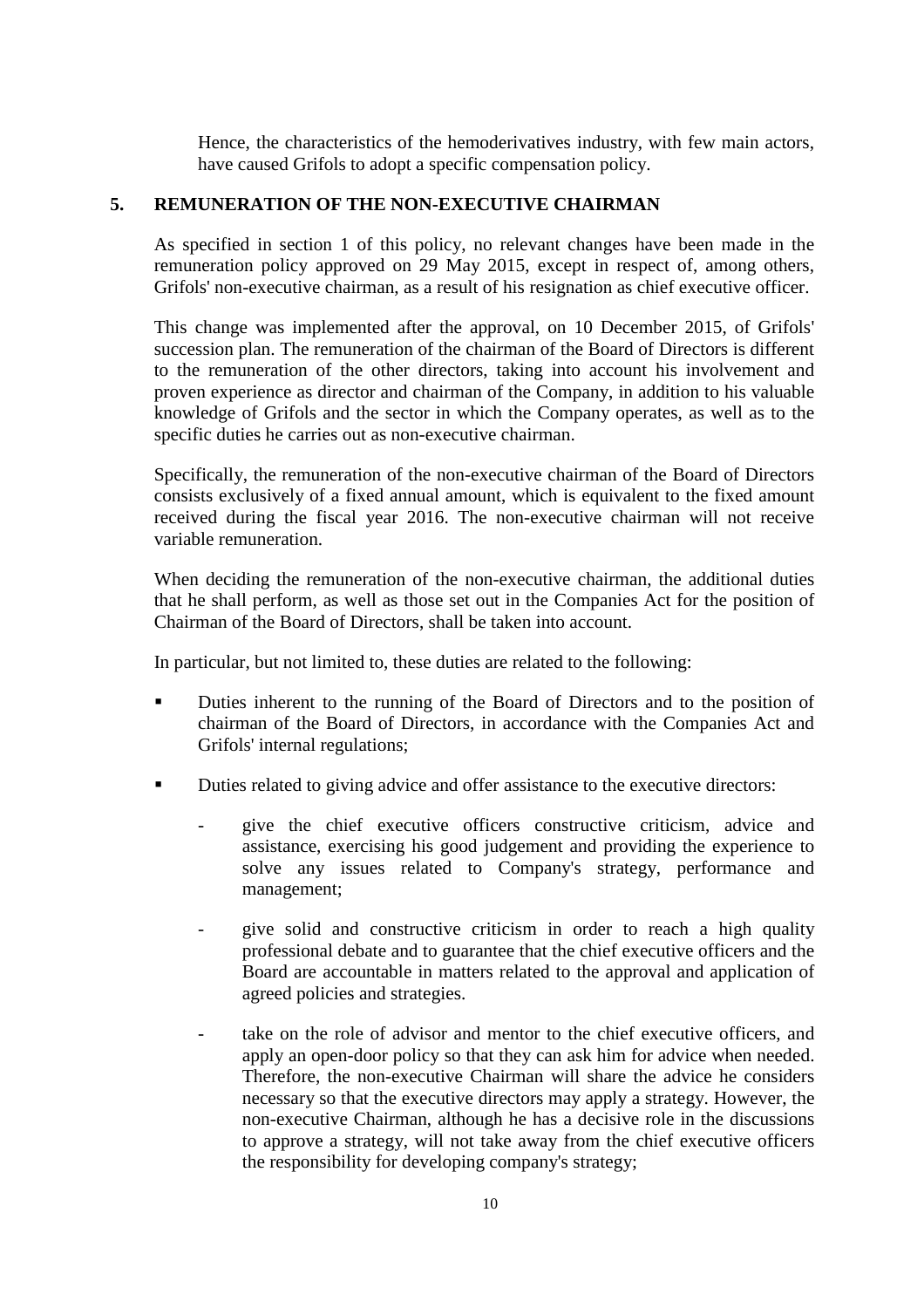- Duties related to corporate governance:
	- guarantee that the Board of Directors meets regularly and that it gives the proper attention and devotes the necessary time to matters related to corporate governance;
	- take all reasonable steps to ensure that the Company complies with the applicable legislation on corporate governance matters, and to monitor the continuous application of the good governance recommendations;
- Duties related to the composition and efficiency of the Board of Directors:
	- ensure that the Board's committees are structured properly;
	- be proactively informed on all matters related to the Board's committees by having regular conversations with the chairmen of the committees, outside the meetings of the Board;
	- supervise the incorporation of new members of the Board and guarantee that there are always customized training programmes so that non-executive directors have the necessary tools to participate actively in the Board's discussions, in particular in those related to risks and strategy.
- Duties related to the Company's external representation:
	- regularly hold meetings with the main shareholders in order to build relationships and obtain information about the strategy, performance and management of the business;
	- support the Company's commercial activities and hold meetings with groups of interest as necessary.